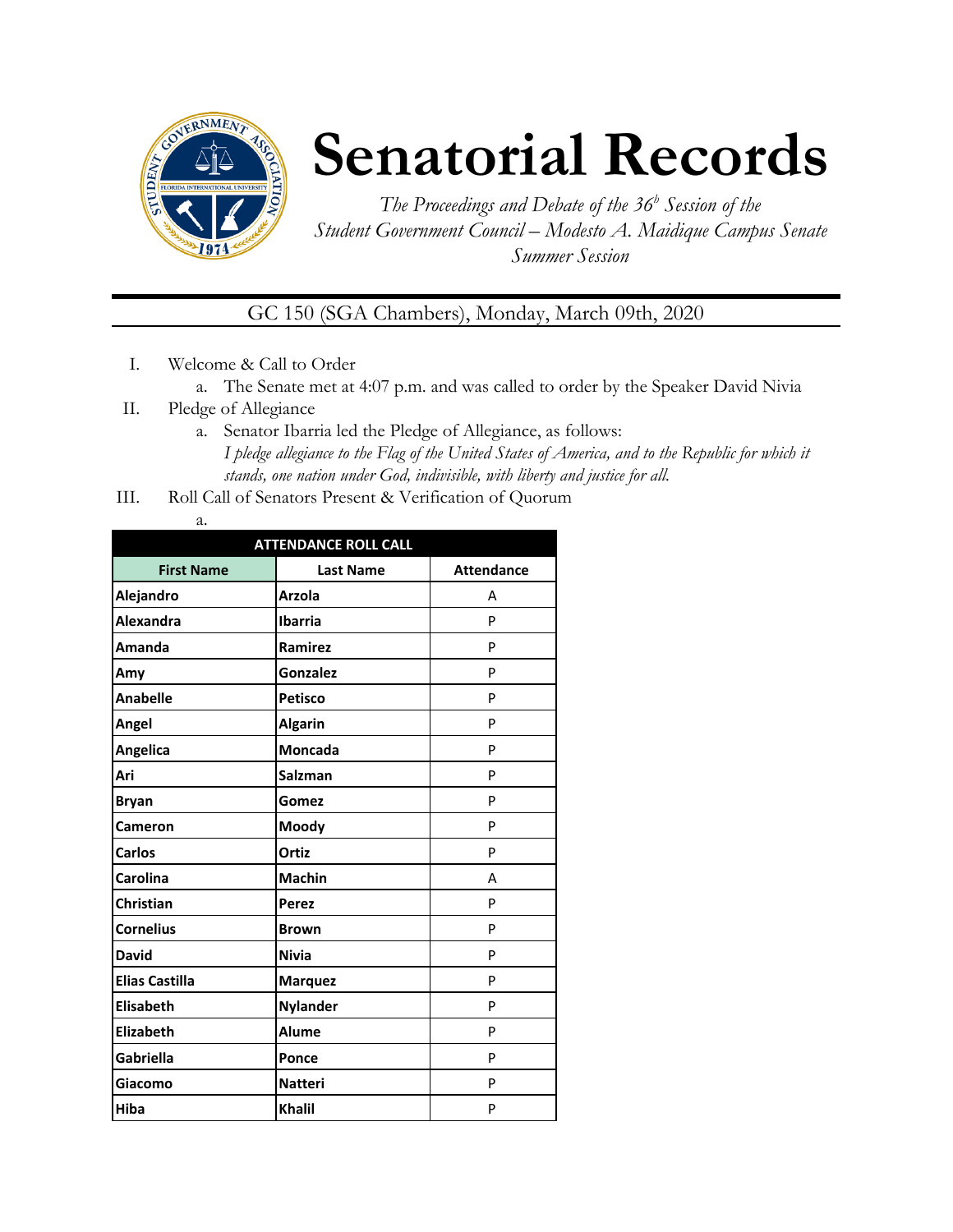| <b>Janelle</b>          | Fraga            | P                  |
|-------------------------|------------------|--------------------|
| Jocelyn                 | Correa           | A                  |
| Jonathan                | Soufia           | А                  |
| Karla                   | <b>Perez</b>     | P                  |
| <b>Kiara</b>            | Mohammad         | А                  |
| <b>Mallory</b>          | <b>Fortuno</b>   | P                  |
| <b>Marko</b>            | <b>Nikitovic</b> | P                  |
| Maryam                  | Rafieifar        | P                  |
| <b>Matthew</b>          | <b>Beck</b>      | P                  |
| <b>Meena</b>            | <b>Mohan</b>     | P                  |
| <b>Michaela</b>         | <b>Mills</b>     | P                  |
| <b>Molly</b>            | <b>Schantz</b>   | P                  |
| Rose                    | Ingraham         | P                  |
| Santiago                | <b>Arias</b>     | P                  |
| Serena Perpetual        | Correia          | P                  |
| Shahnawaz               | Rafi             | P                  |
| Van                     | Le               | P                  |
| <b>SENATE SEATS</b>     | 38               |                    |
| <b>VACANT SEATS</b>     | 0                | <b>QUORUM</b>      |
| <b>SENATORS PRESENT</b> | 33               | <b>ESTABLISHED</b> |
| <b>AMT FOR QUORUM</b>   | 19               |                    |

b. The roll was called and a quorum was verified with 33 Senators present.

- IV. Approval of the Minutes from March 2nd, 2020
	- a. Senator Karla Perez moves to approve the minutes from March 2nd, 2020. Senator Fraga seconds. Motion passes.
- V. Adoption of the Agenda
	- a. Senator Karla Perez moves to adopt the agenda. Senator Fraga seconds. Motion passes.

## VI. Invited Speakers

- a. Elections Commissioner Tatiana Aravelo
	- i. List of candidates will be posted on the SGA website
	- ii. Polling locations
		- 1. March 17th
			- a. GC Computer Lab from 9am-7pm
			- b. GL Breezeway from 9am-5pm
		- 2. March 18th
			- a. GC Computer Lab from 9am-7pm
			- b. GL Breezeway from 3pm-5pm
			- c. Engineering Center from 10am-3pm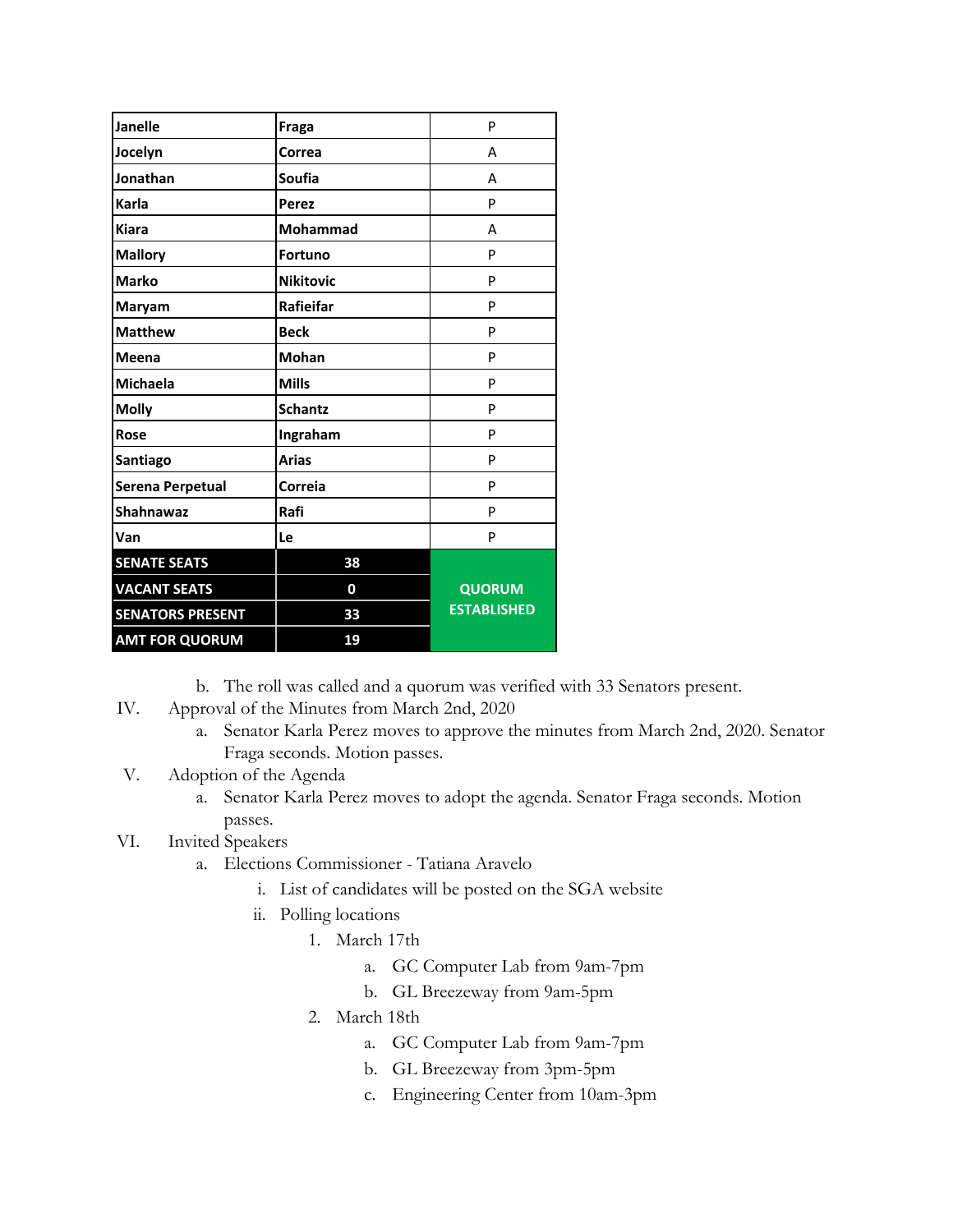- iii. Discussion with President/Vice President/Senator At Large candidates at Engineering Center on Wednesday from 4pm-6:30pm.
- VII. Committee Reports
	- a. Finance Committee
		- i. We went over 2 appropriation bills regarding Eco and FBLA.
		- ii. Working on a new project for FIU in terms of a workshop.
		- iii. If you have any questions, please contact sgafinance  $@$  fiu.com
	- b. Rules, Legislation, and Judiciary Committee
		- i. File in any appropriations in a timely manner.
		- ii. If you have any questions, please contact sgarules $@$ fiu.edu
	- c. Operational Review Committee
		- i. Having a meeting this week date and time TBD
		- ii. We have contacted Michelle Rosario again hopefully we will be having a meeting next week.
		- iii. Panther Power audit has been sent
			- 1. Waiting on the information to make a report.
		- iv. If you have any questions, please contact sgaorc@fiu.edu
	- d. Internal Affairs Committee
		- i. Continue to send in your 10 week report to the Speaker and CC me in the email.
		- ii. If you have any questions, please contact sgainternal@fiu.edu
	- e. Student Advocacy Committee
		- i. We were able to meet as a committee, however we did not have quorum so we could not vote on anything.
			- 1. We discussed the current governing council request we have on the floor. We have to wait for the finalized budget allocations.
		- ii. Creating a google doc regarding checking Dean visit reports.
		- iii. If you have any questions, please contact sgaadvocacy@fiu.edu
	- f. Graduate and Professional Students Committee
		- i. Canceled Town Hall due to the Coronavirus
			- 1. Waiting for the President office and UGS to tell us the new date.
		- ii. Out of the Darkness Walk event on Saturday March 21st at 9:30am 11am.
		- iii. If you have any questions, please contact [GPSCchair@fiu.edu](mailto:GPSCchair@fiu.edu)
		- iv. Questions regarding funding, please contact [GPSC@fiu.edu](mailto:GPC@fiu.edu)
- VIII. Executive Board Reports
	- a. Senate Speaker Nivia
		- i. Updated Committees

| Finance<br><b>Committee</b> | <b>RLIC</b><br>Committee | <b>ORC</b><br><b>Committee</b> | <b>Committee</b> | <b>Internal Affairs Student Advocacy</b><br><b>Committee</b> | <b>GPSC</b>            |
|-----------------------------|--------------------------|--------------------------------|------------------|--------------------------------------------------------------|------------------------|
| 1. Elizabeth<br>Alume       | 1. Bryan<br>Gomez        | 1. Karla Perez 1. Alex Ibarria |                  | 1. Janelle Fraga                                             | 1. Maryam<br>Rafieifar |
| 2. Chris Perez 2. Santiago  |                          | 2. Johnathan                   | 2. Cameron       | 2. Amanda Ramirez 2. Angelica                                |                        |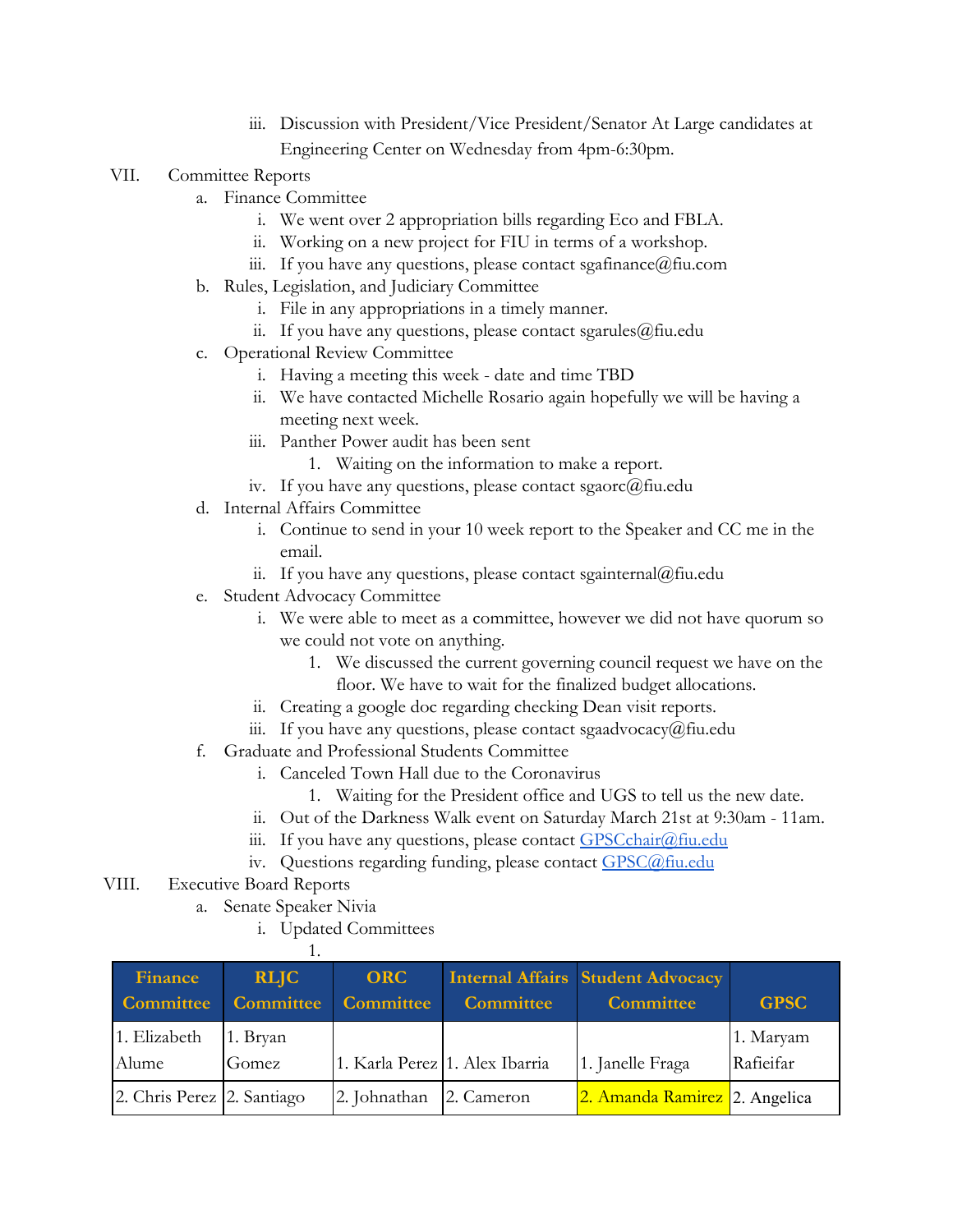|                        | Arias                         | Soufia                | Moody                    |                           | Moncada               |
|------------------------|-------------------------------|-----------------------|--------------------------|---------------------------|-----------------------|
| 3. Carolina<br>Machin  | 3. Anabelle<br><b>Petisco</b> | 3. Molly<br>Schantz   | 3. Giacomo<br>Natteri    | 3. Meena Mohan            | 3. Michaela<br>Mills  |
| 4. Alejandro<br>Arzola | 4. Elias<br>Castilla          | 4. Mallory<br>Fortuno | 4. Ari Salzman           | 4. Cornelius Brown   Rafi | 4. Shahnawaz          |
| 5. Serena<br>Correia   | 5. Jocelyn<br>Correa          | 5. Gaby<br>Ponce      | 5. Elisabeth<br>Nylander | 5. Amy Gonzalez           | 5. Marko<br>Nikitovic |
|                        |                               | 6. Matt Beck          |                          | 6. Hiba Khalil            | 6. Angel<br>Algarin   |
|                        |                               | 7. Rose<br>Ingraham   |                          | 7. Kiara<br>Mohammed      |                       |
|                        |                               |                       |                          | 8. Van Le                 |                       |
|                        |                               |                       |                          | 9. Carlos Ortiz           |                       |

- ii. SGA Banquet + Alumni
- iii. New Senator Orientation
	- 1. Final orientation on Friday at 1pm
- iv. Mental Health Resolution Secretary of Health & Wellbeing -Sam, requested to be part of it
- v. Budgets

*Point of Personal Privilege for Senator Mills at 4:23pm; Returned at 4:23pm*

- vi. Legislation
- vii. If you have any questions, please email sgaspeaker@fiu.edu
- b. Speaker Pro Tempore Algarin
	- i. Women Hygiene event was a success
	- ii. If you have any questions, please email sgaprotemp@fiu.edu
- c. President Rosell
	- i. Meeting at the Engineering Campus on Friday with a possible donor.
	- ii. Recently met with our university CFO and talked about what can be done with the 1st elevator in GC that leads to the third floor.
	- iii. If you have any questions, please email sgapres $@$ fiu.edu
- d. Vice President Ojeda
	- i. Recharge Preview event was a success, thank you for those who helped volunteer.
		- 1. Around 400 attendees with the Recharge preview event
	- ii. If you have any questions, please email sgavp@fiu.edu
- e. Comptroller
	- i. If you have any questions, please email sgacomptrol@fiu.edu
- f. Chief Justice
	- i. Meeting at 6:30pm on Thursday
	- ii. If you have any questions, please email [sgajud@fiu.edu](mailto:sgajud@fiu.edu)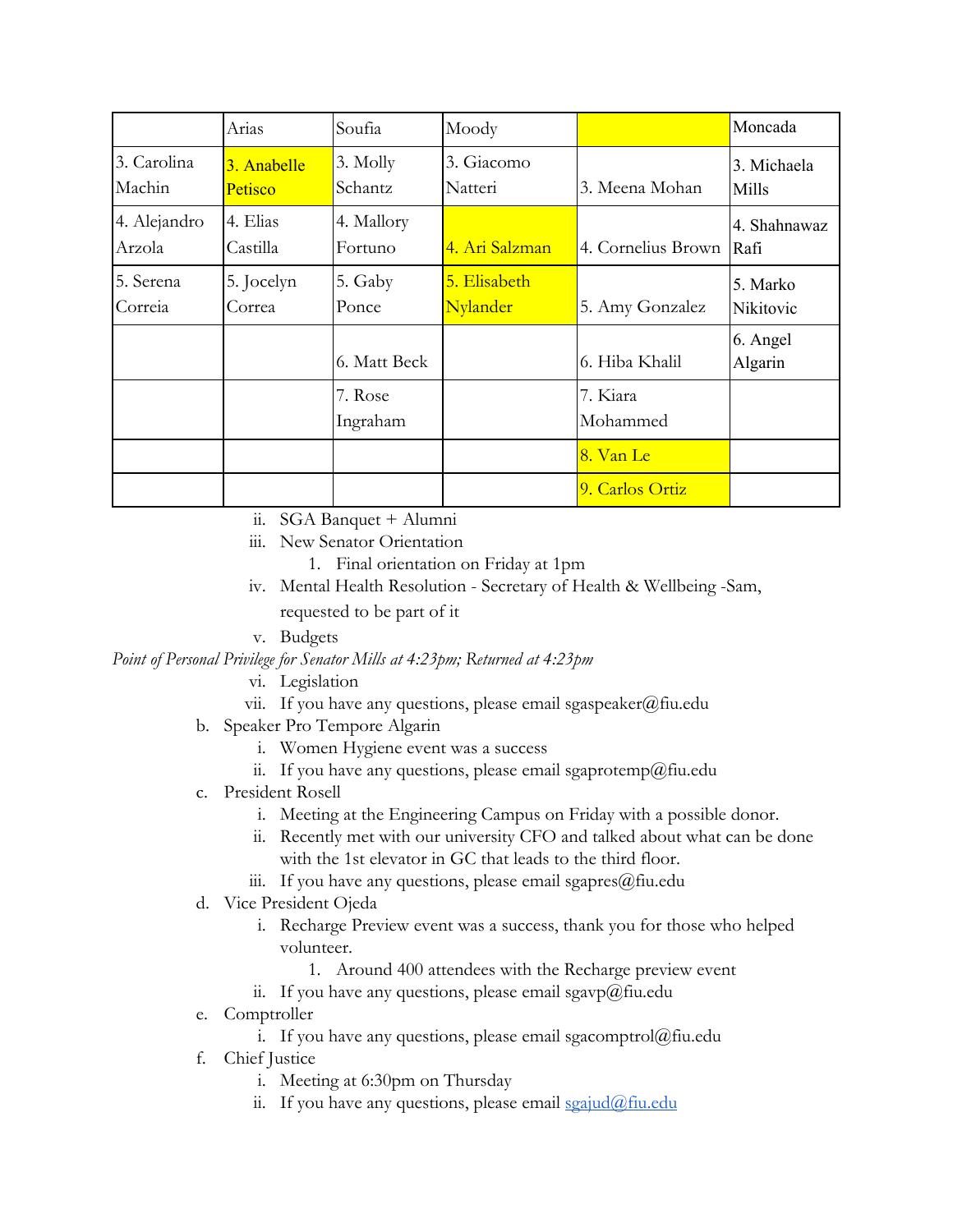- IX. Special Orders
	- a. 2020-2021 SGA Budget Allocation
		- i. Senator Castilla moves for a 10 minute technical discussion period. Senator Nylander seconds.
		- ii. Senator Arias moves to extend the technical discussion period by 5 minutes. Senator Fraga seconds. Motion passes.
			- 1. Senator Ingraham moves to close the technical discussion period. Senator Ibarria seconds. Motion passes.
		- iii. Senator Ingraham moves to go into a 5 minute discussion period Senator Fraga seconds. Motion passes.
		- iv. Senator Algarin moves to extend the discussion period by 5 minutes. Senator Gomez seconds. Motion passes.

*Point of Personal Privilege for Senator Castilla at 5:06pm; Dismissed*

1.

- v. Senator Mill moves to extend the discussion period by 10 minutes. Senator Ingraham seconds. Motion passes.
- vi. Senator Ingraham moves to extend the discussion period by 10 minutes. Senator Schantz seconds. Motion passes.
- vii. Senator Mills moves to extend the discussion period by 2 minutes. Senator Ingraham seconds. Motion passes.
- viii. Senator Arias moves to go into a preliminary vote. Senator Ingraham seconds. Motion passes.

| <b>VOTE ON</b>    |                  |                   |              |        |  |
|-------------------|------------------|-------------------|--------------|--------|--|
| <b>First Name</b> | <b>Last Name</b> | <b>Attendance</b> | Vote         | Reason |  |
| Alejandro         | Arzola           | A                 |              |        |  |
| Alexandra         | Ibarria          | P                 | $\mathsf{N}$ |        |  |
| Amanda            | Ramirez          | P                 | ${\sf N}$    |        |  |
| Amy               | Gonzalez         | P                 | Υ            |        |  |
| Anabelle          | Petisco          | P                 | ${\sf N}$    |        |  |
| Angel             | Algarin          | P                 | ${\sf N}$    |        |  |
| Angelica          | Moncada          | P                 | ${\sf N}$    |        |  |
| Ari               | Salzman          | P                 | ${\sf N}$    |        |  |
| Bryan             | Gomez            | P                 | ${\sf N}$    |        |  |
| Cameron           | Moody            | P                 | ${\sf N}$    |        |  |
| Carlos            | Ortiz            | P                 | ${\sf N}$    |        |  |
| Carolina          | Machin           | A                 |              |        |  |
| Christian         | Perez            | P                 | $\mathsf{N}$ |        |  |
| Cornelius         | Brown            | P                 | ${\sf N}$    |        |  |
| David             | Nivia            | P                 | $\mathsf{N}$ |        |  |
| Elias Castilla    | Marquez          | Α                 |              |        |  |
| Elisabeth         | Nylander         | P                 | N            |        |  |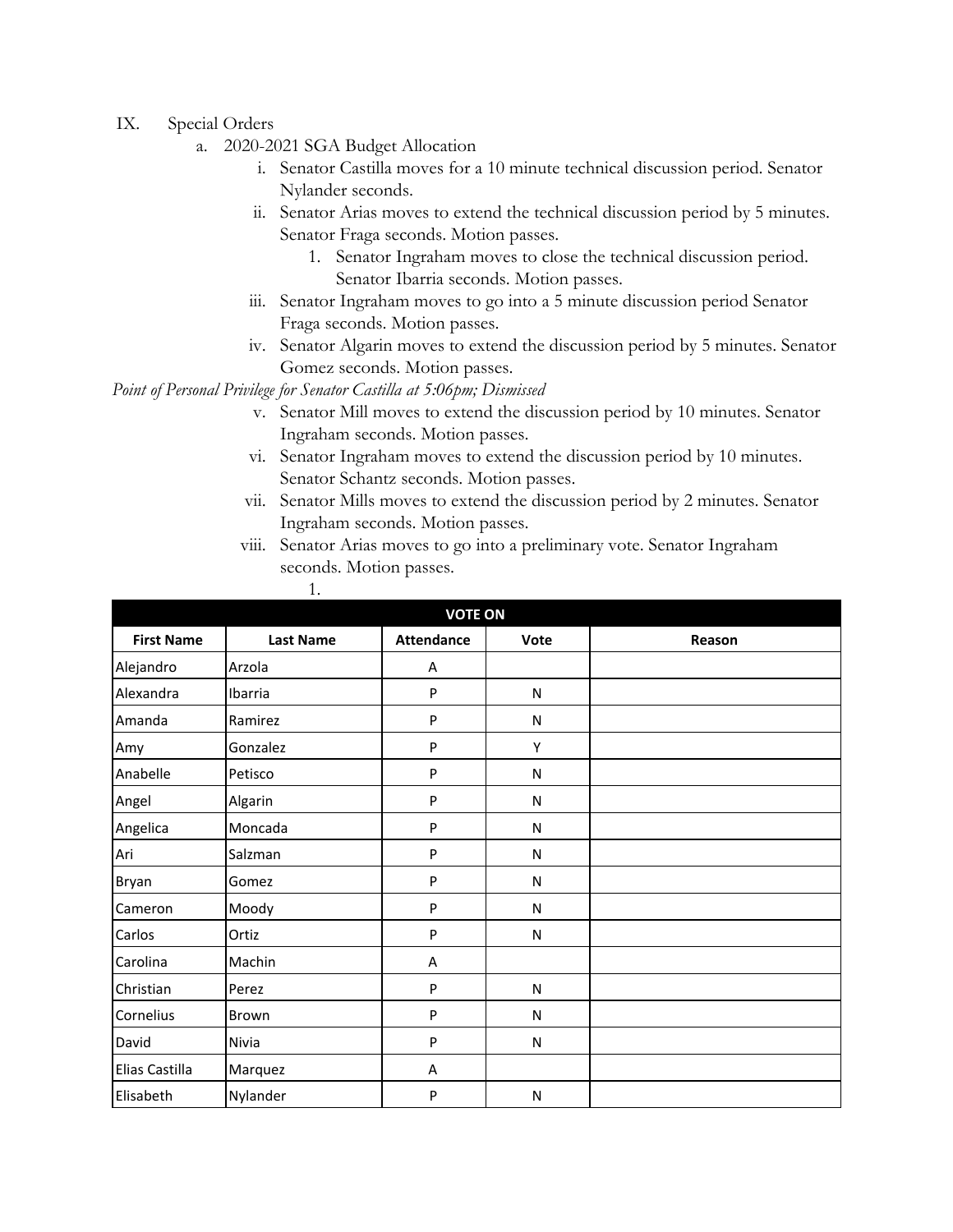| Elizabeth                 | Alume       | P              | $\mathsf{N}$ |             |
|---------------------------|-------------|----------------|--------------|-------------|
| Gabriella                 | Ponce       | P              | ${\sf N}$    |             |
| Giacomo                   | Natteri     | P              | ${\sf N}$    |             |
| Hiba                      | Khalil      | P              | ${\sf N}$    |             |
| Janelle                   | Fraga       | P              | ${\sf N}$    |             |
| Jocelyn                   | Correa      | Α              |              |             |
| Jonathan                  | Soufia      | Α              |              |             |
| Karla                     | Perez       | P              | ${\sf N}$    |             |
| Kiara                     | Mohammad    | Α              |              |             |
| Mallory                   | Fortuno     | P              | ${\sf N}$    |             |
| Marko                     | Nikitovic   | P              | ${\sf N}$    |             |
| Maryam                    | Rafieifar   | P              | ${\sf N}$    |             |
| Matthew                   | <b>Beck</b> | P              | ${\sf N}$    |             |
| Meena                     | Mohan       | P              | ${\sf N}$    |             |
| Michaela                  | Mills       | P              | ${\sf N}$    |             |
| Molly                     | Schantz     | P              | ${\sf N}$    |             |
| Rose                      | Ingraham    | P              | ${\sf N}$    |             |
| Santiago                  | Arias       | P              | ${\sf N}$    |             |
| Serena<br>Perpetual       | Correia     | P              | ${\sf N}$    |             |
| Shahnawaz                 | Rafi        | P              | ${\sf N}$    |             |
| Van                       | Le          | P              | ${\sf N}$    |             |
|                           |             | YAY            | $\mathbf{1}$ |             |
| <b>QUORUM ESTABLISHED</b> |             | <b>NAY</b>     | 30           | <b>FAIL</b> |
|                           |             | <b>ABSTAIN</b> | $\mathbf 0$  |             |

2. Fails

- ix. Senator Gomez moves to have a 5 minutes discussion on how we are going to propose amendments to the budget. Senator Petisco seconds. Motion passes.
- x. Senator Gomez moves to extend the discussion period by 2 minutes. Senator Nylander seconds. Motion passes

Senator Nylander moves to extend the senate meeting by 15 minutes. Senator Ingraham seconds. Motion passes.

*Point of Personal Privilege for Senator Fraga at 6:02pm; Dismissed*

- X. Vetoed Legislation
	- a. There were none.
- XI. Second Readings
	- a. There were none.
- XII. Unfinished Business
	- a. There were none.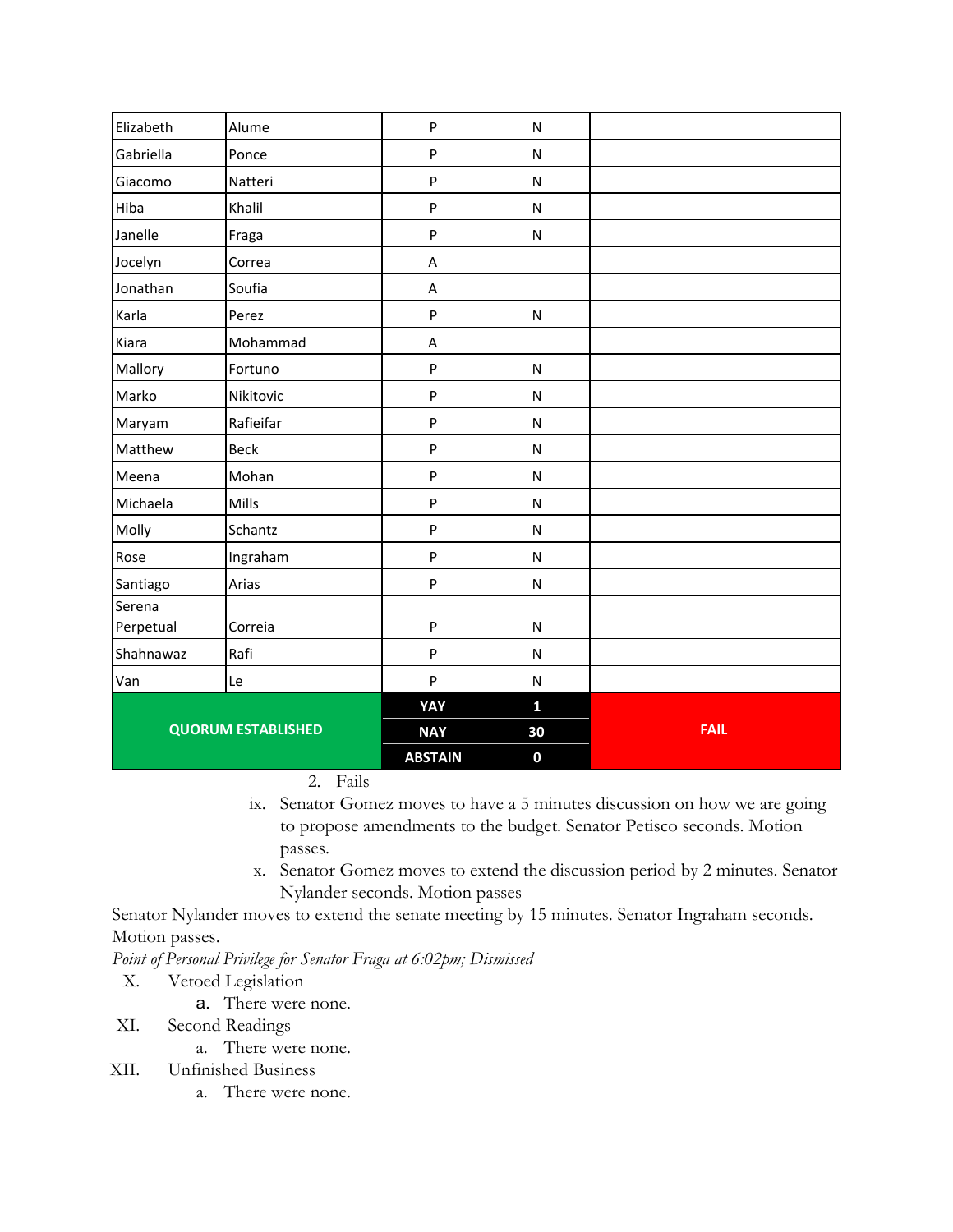### XIII. New Business

a. SA3626

i. Senator Algarin moves to accept the amendments made by ROJC. Senator Nylander seconds. Motion passes.

ii. Voting

| <b>VOTE ON</b>    |                  |                   |             |        |  |  |
|-------------------|------------------|-------------------|-------------|--------|--|--|
| <b>First Name</b> | <b>Last Name</b> | <b>Attendance</b> | Vote        | Reason |  |  |
| Alejandro         | Arzola           | Α                 |             |        |  |  |
| Alexandra         | Ibarria          | P                 | Y           |        |  |  |
| Amanda            | Ramirez          | P                 | Y           |        |  |  |
| Amy               | Gonzalez         | ${\sf P}$         | Υ           |        |  |  |
| Anabelle          | Petisco          | ${\sf P}$         | Y           |        |  |  |
| Angel             | Algarin          | P                 | Υ           |        |  |  |
| Angelica          | Moncada          | P                 | Y           |        |  |  |
| Ari               | Salzman          | P                 | Y           |        |  |  |
| Bryan             | Gomez            | ${\sf P}$         | Y           |        |  |  |
| Cameron           | Moody            | $\mathsf{P}$      | Y           |        |  |  |
| Carlos            | Ortiz            | $\mathsf{P}$      | Y           |        |  |  |
| Carolina          | Machin           | A                 |             |        |  |  |
| Christian         | Perez            | ${\sf P}$         | Υ           |        |  |  |
| Cornelius         | Brown            | P                 | Y           |        |  |  |
| David             | Nivia            | P                 | Υ           |        |  |  |
| Elias Castilla    | Marquez          | A                 |             |        |  |  |
| Elisabeth         | Nylander         | ${\sf P}$         | Y           |        |  |  |
| Elizabeth         | Alume            | P                 | Υ           |        |  |  |
| Gabriella         | Ponce            | $\mathsf{P}$      | Y           |        |  |  |
| Giacomo           | Natteri          | P                 | Y           |        |  |  |
| Hiba              | Khalil           | ${\sf P}$         | Y           |        |  |  |
| Janelle           | Fraga            | Α                 |             |        |  |  |
| Jocelyn           | Correa           | A                 |             |        |  |  |
| Jonathan          | Soufia           | Α                 |             |        |  |  |
| Karla             | Perez            | $\sf P$           | Y           |        |  |  |
| Kiara             | Mohammad         | A                 |             |        |  |  |
| Mallory           | Fortuno          | P                 | Υ           |        |  |  |
| Marko             | Nikitovic        | P                 | Υ           |        |  |  |
| Maryam            | Rafieifar        | P                 | $\mathsf Y$ |        |  |  |
| Matthew           | Beck             | P                 | Y           |        |  |  |
| Meena             | Mohan            | P                 | Y           |        |  |  |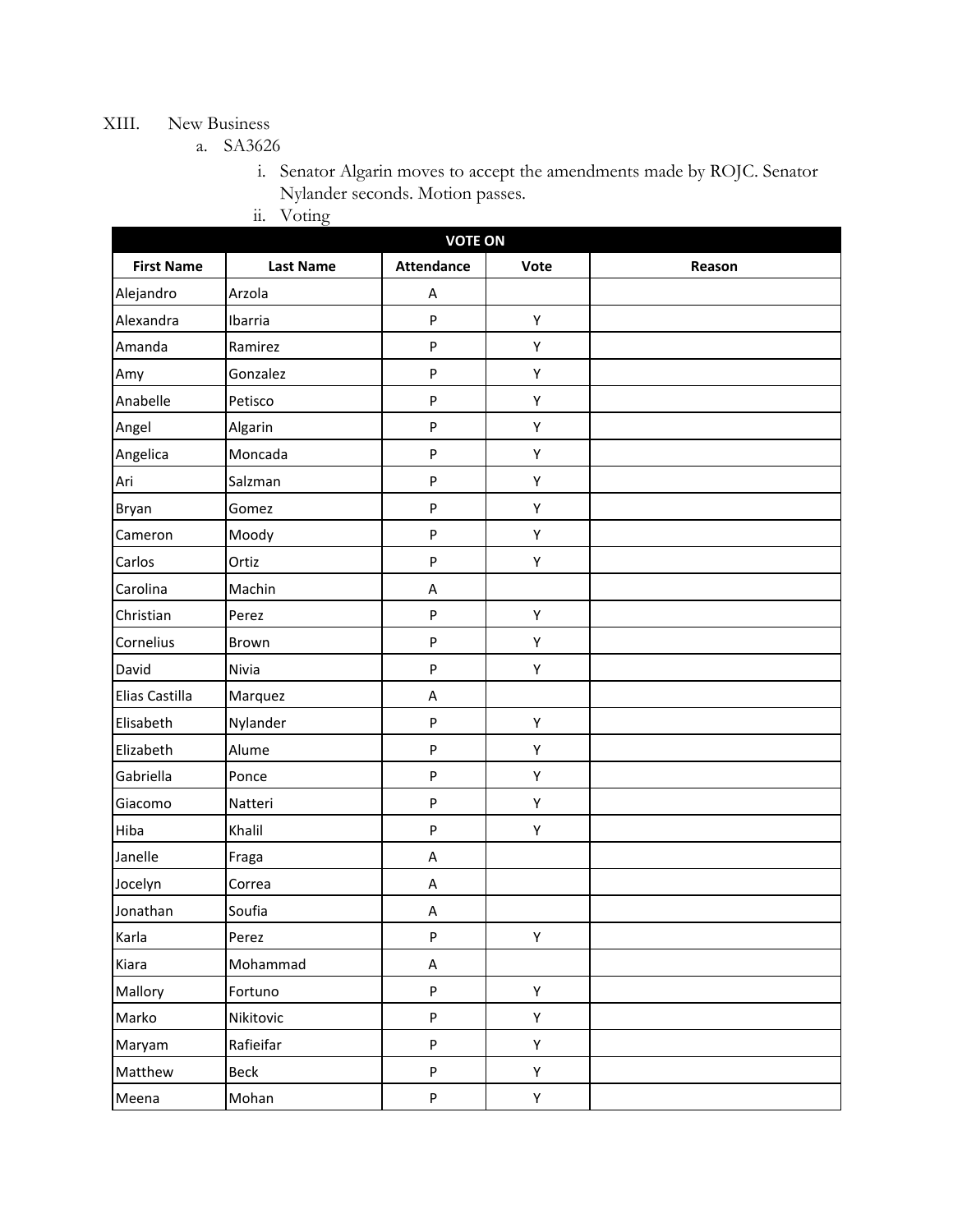| Michaela                  | Mills    | P              | Υ           |             |
|---------------------------|----------|----------------|-------------|-------------|
| Molly                     | Schantz  | P              | Υ           |             |
| Rose                      | Ingraham | P              | Υ           |             |
| Santiago                  | Arias    | P              | Y           |             |
| Serena                    |          |                |             |             |
| Perpetual                 | Correia  | P              | Υ           |             |
| Shahnawaz                 | Rafi     | A              |             |             |
| Van                       | Le       | P              | Y           |             |
|                           |          | YAY            | 30          |             |
| <b>QUORUM ESTABLISHED</b> |          | <b>NAY</b>     | $\bf{0}$    | <b>PASS</b> |
|                           |          | <b>ABSTAIN</b> | $\mathbf 0$ |             |

iii. Passed with 30-0-0

b. SA3627

Senator Perez moves to extend the senate meeting by 5 minutes. Senator Nylander seconds. Motion passes.

*Point of Personal Privilege for Senator Khalil at 6:19pm*

- i. Senator Algarin moves to add that 12 students to the appropriation and accept all amendments made by ROJC.
- ii. Senator Ingraham moves to close the question and answer period. Senator Nylander seconds. Motion passes.
- iii. Senator Gomez moves to bypass second reading. Senator Schantz seconds. Motion passes.
- iv. Senator Gomez moves to go into voting procedure. Senator Ibarria seconds. Motion passes.

| <b>VOTE ON</b>    |                  |                   |      |        |  |
|-------------------|------------------|-------------------|------|--------|--|
| <b>First Name</b> | <b>Last Name</b> | <b>Attendance</b> | Vote | Reason |  |
| Alejandro         | Arzola           | Α                 |      |        |  |
| Alexandra         | Ibarria          | P                 | Υ    |        |  |
| Amanda            | Ramirez          | P                 | Υ    |        |  |
| Amy               | Gonzalez         | P                 | Υ    |        |  |
| Anabelle          | Petisco          | P                 | Υ    |        |  |
| Angel             | Algarin          | P                 | Υ    |        |  |
| Angelica          | Moncada          | P                 | Υ    |        |  |
| Ari               | Salzman          | P                 | Υ    |        |  |
| Bryan             | Gomez            | P                 | Υ    |        |  |
| Cameron           | Moody            | P                 | Υ    |        |  |
| Carlos            | Ortiz            | P                 | Υ    |        |  |

1.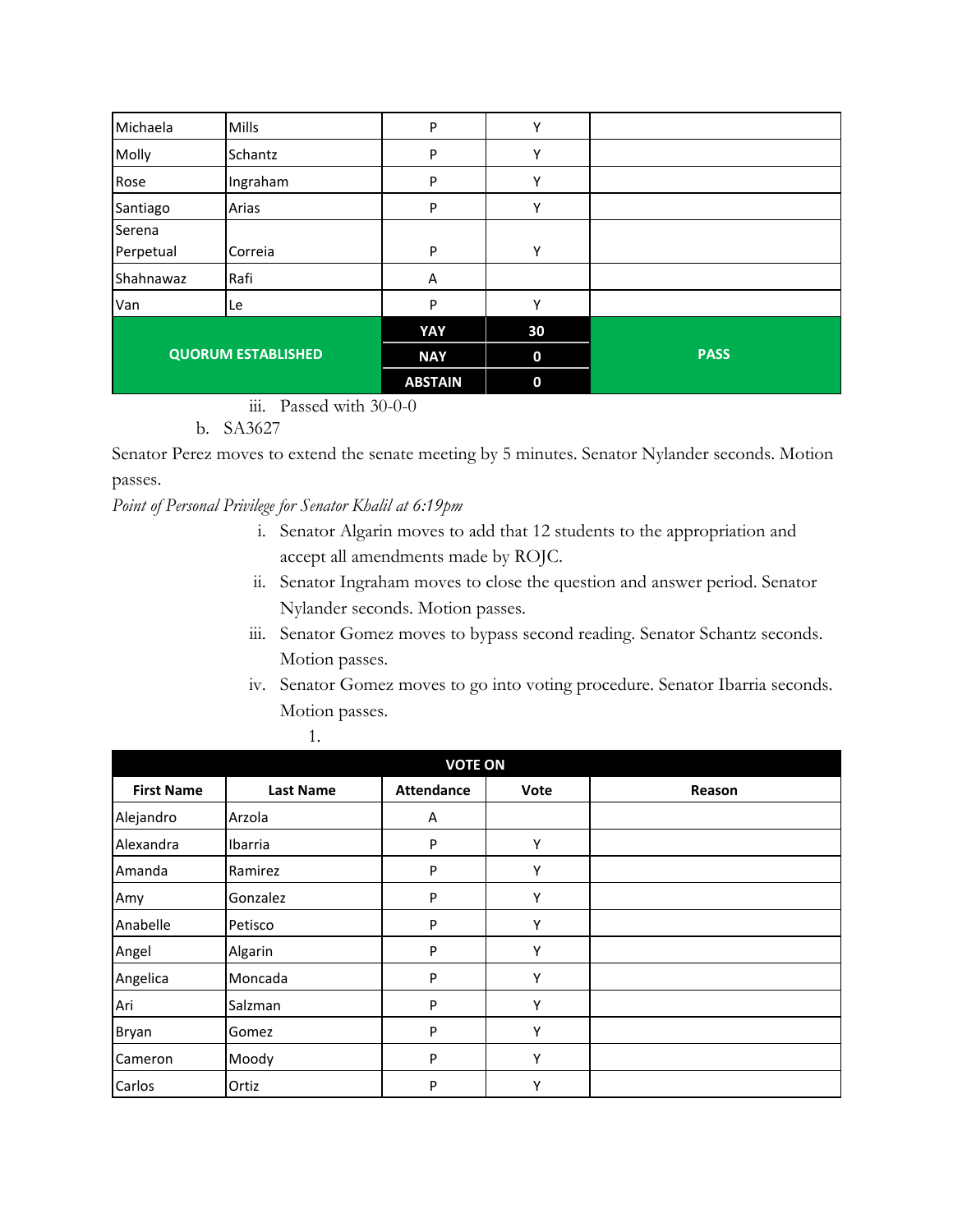| Carolina                  | Machin    | A              |              |                     |
|---------------------------|-----------|----------------|--------------|---------------------|
| Christian                 | Perez     | P              | Υ            |                     |
| Cornelius                 | Brown     | P              | Υ            |                     |
| David                     | Nivia     | P              | Υ            |                     |
| Elias Castilla            | Marquez   | Α              |              |                     |
| Elisabeth                 | Nylander  | P              | Υ            |                     |
| Elizabeth                 | Alume     | P              | Α            | Engineering student |
| Gabriella                 | Ponce     | P              | Υ            |                     |
| Giacomo                   | Natteri   | P              | Υ            |                     |
| Hiba                      | Khalil    | A              |              |                     |
| Janelle                   | Fraga     | A              |              |                     |
| Jocelyn                   | Correa    | A              |              |                     |
| Jonathan                  | Soufia    | A              |              |                     |
| Karla                     | Perez     | P              | Υ            |                     |
| Kiara                     | Mohammad  | Α              |              |                     |
| Mallory                   | Fortuno   | P              | Υ            |                     |
| Marko                     | Nikitovic | P              | Υ            |                     |
| Maryam                    | Rafieifar | P              | Υ            |                     |
| Matthew                   | Beck      | P              | Υ            |                     |
| Meena                     | Mohan     | P              | Υ            |                     |
| Michaela                  | Mills     | P              | Υ            |                     |
| Molly                     | Schantz   | P              | Υ            |                     |
| Rose                      | Ingraham  | P              | Υ            |                     |
| Santiago                  | Arias     | P              | Υ            |                     |
| Serena<br>Perpetual       | Correia   | P              | Υ            |                     |
| Shahnawaz                 | Rafi      | A              |              |                     |
| Van                       | Le        | P              | Υ            |                     |
|                           |           | YAY            | 28           |                     |
| <b>QUORUM ESTABLISHED</b> |           | <b>NAY</b>     | $\mathbf 0$  | <b>PASS</b>         |
|                           |           | <b>ABSTAIN</b> | $\mathbf{1}$ |                     |

#### 2. Passed with 28-0-1

- c. Working Senate
- XIV. Advisor Report
	- a. Cathy will be reaching out to you if you are a new senator
	- b. Please send in your committee minutes to be uploaded to the SGA website
	- c. If you have any questions, please email mimcast@fiu.edu
- XV. Public Forum
	- a.